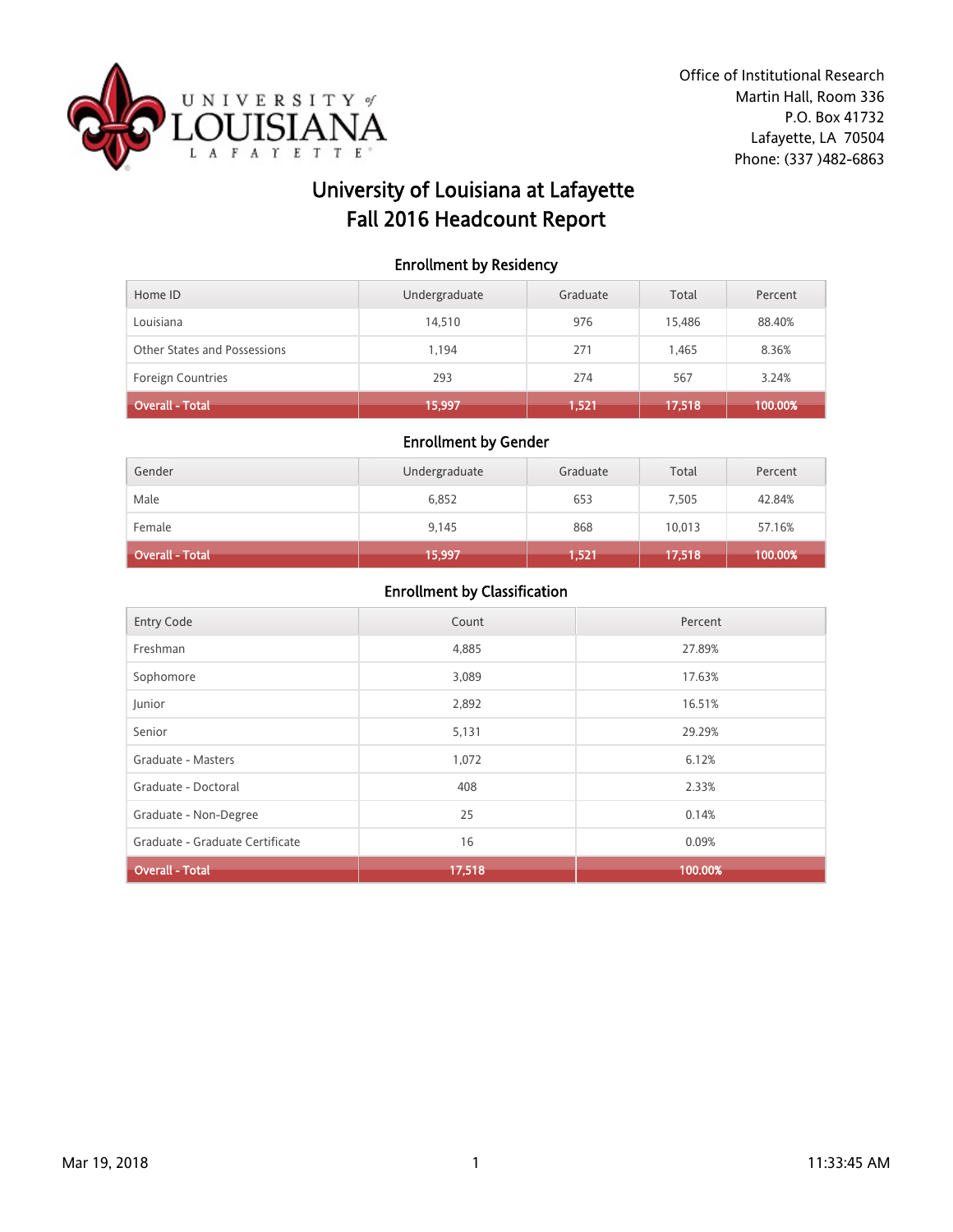

# University of Louisiana at Lafayette Fall 2016 Headcount Report

### Enrollment by Entry Type

| Population Type        | Undergraduate | Graduate     | Total  | Percent |
|------------------------|---------------|--------------|--------|---------|
| Continuing             | 10,501        | 1,094        | 11,595 | 66.19%  |
| Dual Enrollment        | 808           | $\mathbf{0}$ | 808    | 4.61%   |
| First Time             | 3,024         | 361          | 3,385  | 19.32%  |
| Non Degree             | 156           | 7            | 163    | 0.93%   |
| R-entry                |               | $\mathbf{0}$ |        | 0.01%   |
| Re-entry               | 531           | 59           | 590    | 3.37%   |
| Transfer               | 976           | $\mathbf{0}$ | 976    | 5.57%   |
| <b>Overall - Total</b> | 15,997        | 1,521        | 17,518 | 100.00% |

## Enrollment by Race/Ethnicity

| Race                                      | Undergraduate | Graduate     | Total  | Percent |
|-------------------------------------------|---------------|--------------|--------|---------|
| American Indian or Alaska Native          | 16            | $\mathbf{0}$ | 16     | 0.09%   |
| Asian                                     | 353           | 26           | 379    | 2.16%   |
| Black or African American                 | 3,170         | 162          | 3,332  | 19.02%  |
| Hispanic, of any race                     | 822           | 44           | 866    | 4.94%   |
| Native Hawaiian or Other Pacific Islander | 6             | $\mathbf{0}$ | 6      | 0.03%   |
| Non-resident Alien                        | 283           | 279          | 562    | 3.21%   |
| Two or more races                         | 226           | 16           | 242    | 1.38%   |
| Unknown Race/Ethnicity                    | 957           | 50           | 1,007  | 5.75%   |
| White                                     | 10,164        | 944          | 11,108 | 63.41%  |
| <b>Overall - Total</b>                    | 15,997        | 1,521        | 17,518 | 100.00% |

| Overall - Total       | 15,997        | 1,521    | 17,518 | 100.00% |
|-----------------------|---------------|----------|--------|---------|
| Part Time             | 3,121         | 588      | 3,709  | 21.17%  |
| <b>Full Time</b>      | 12,876        | 933      | 13,809 | 78.83%  |
| <b>Full/Part Time</b> | Undergraduate | Graduate | Total  | Percent |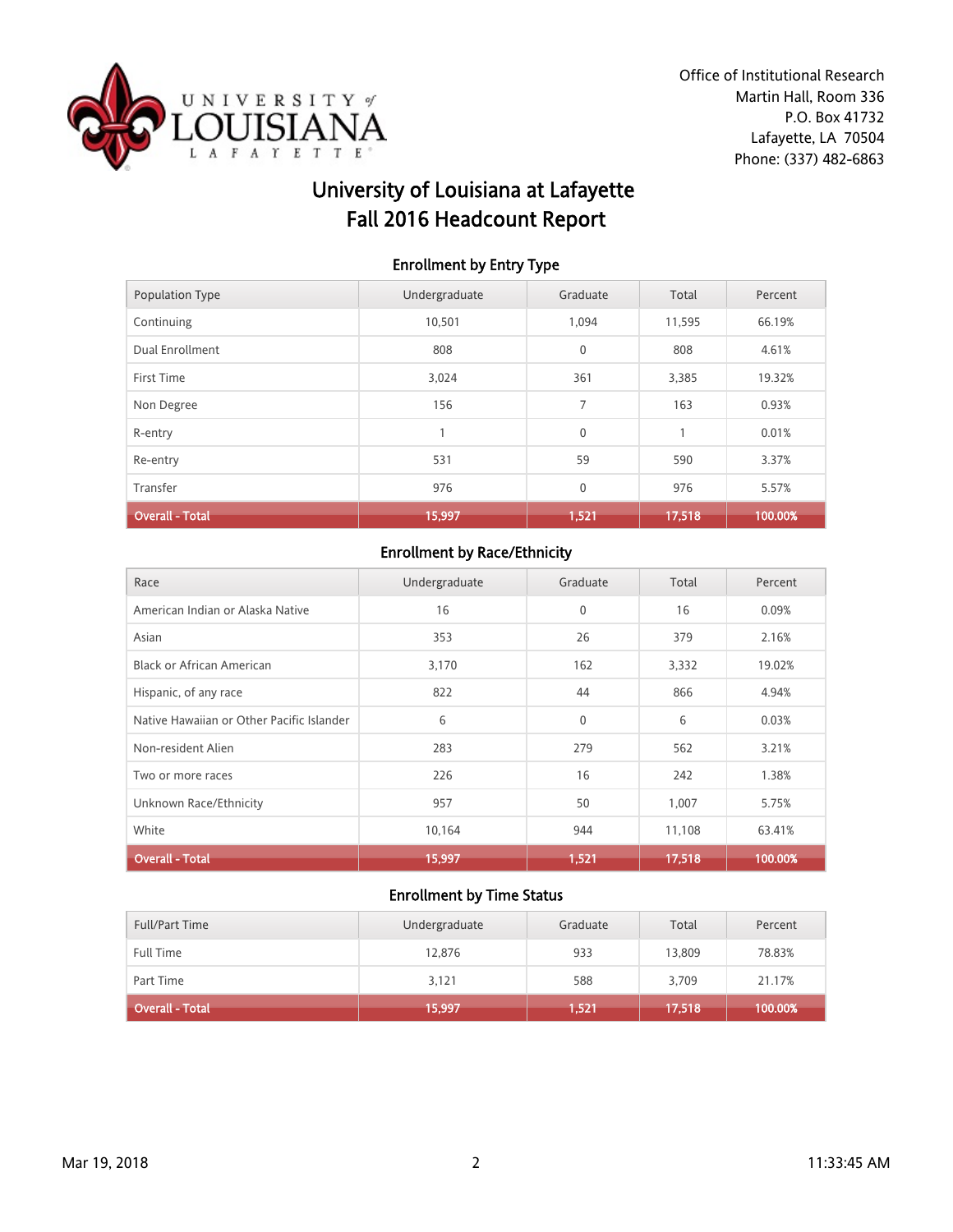

# Academic Affairs, VP Fall 2016 Headcount Report

#### Enrollment by Residency

| Home ID                      | Undergraduate | Graduate | Total | Percent |
|------------------------------|---------------|----------|-------|---------|
| Louisiana                    | 935           |          | 935   | 98.42%  |
| Other States and Possessions | 8             |          | 8     | 0.84%   |
| <b>Foreign Countries</b>     |               |          |       | 0.74%   |
| Overall - Total              | 950           |          | 950   | 100.00% |

### Enrollment by Gender

| Gender          | Undergraduate | Graduate | Total | Percent |
|-----------------|---------------|----------|-------|---------|
| Male            | 355           |          | 355   | 37.37%  |
| Female          | 595           |          | 595   | 62.63%  |
| Overall - Total | 950           |          | 950   | 100.00% |

| Entry Code             | Count | Percent |
|------------------------|-------|---------|
| Freshman               | 895   | 94.21%  |
| Sophomore              |       | 0.74%   |
| Junior                 | 4     | 0.42%   |
| Senior                 | 44    | 4.63%   |
| <b>Overall - Total</b> | 950   | 100.00% |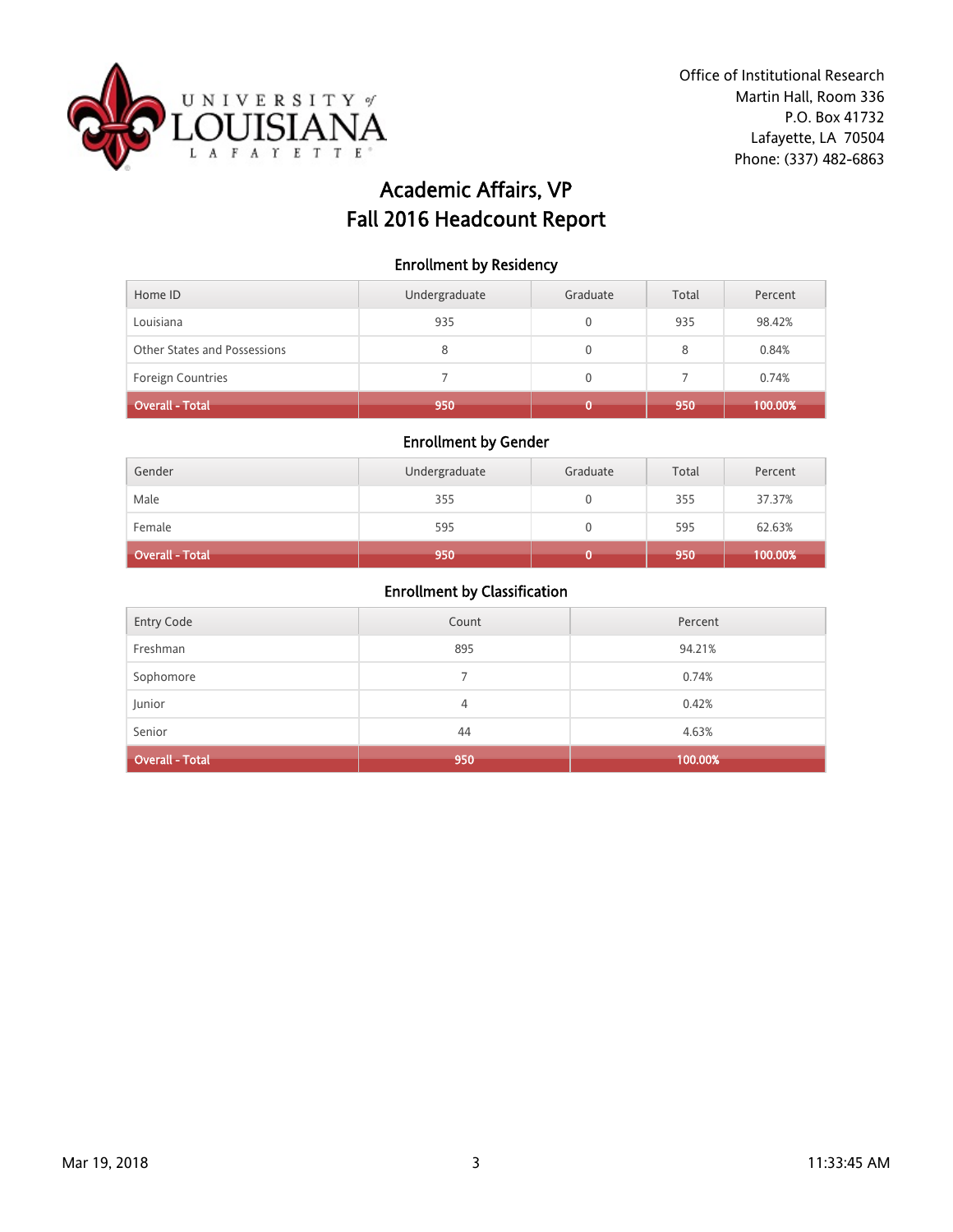

# Academic Affairs, VP Fall 2016 Headcount Report

### Enrollment by Entry Type

| Population Type | Undergraduate | Graduate | Total | Percent |
|-----------------|---------------|----------|-------|---------|
| Dual Enrollment | 808           |          | 808   | 85.05%  |
| Non Degree      | 142           |          | 142   | 14.95%  |
| Overall - Total | 950           |          | 950   | 100.00% |

# Enrollment by Race/Ethnicity

| Race                                      | Undergraduate | Graduate     | Total          | Percent |
|-------------------------------------------|---------------|--------------|----------------|---------|
| Asian                                     | 23            | $\mathbf{0}$ | 23             | 2.42%   |
| <b>Black or African American</b>          | 97            | $\mathbf{0}$ | 97             | 10.21%  |
| Hispanic, of any race                     | 106           | $\mathbf{0}$ | 106            | 11.16%  |
| American Indian or Alaska Native          | 4             | $\mathbf{0}$ | $\overline{4}$ | 0.42%   |
| Two or more races                         | 3             | $\mathbf{0}$ | 3              | 0.32%   |
| Non-resident Alien                        |               | $\mathbf{0}$ | 7              | 0.74%   |
| Native Hawaiian or Other Pacific Islander | 3             | $\mathbf{0}$ | 3              | 0.32%   |
| Unknown Race/Ethnicity                    | 24            | $\mathbf{0}$ | 24             | 2.53%   |
| White                                     | 683           | $\mathbf{0}$ | 683            | 71.89%  |
| <b>Overall - Total</b>                    | 950           | 0            | 950            | 100.00% |

| <b>Full/Part Time</b> | Undergraduate | Graduate | Total | Percent |
|-----------------------|---------------|----------|-------|---------|
| Full Time             | 15            |          | 15    | 1.58%   |
| Part Time             | 935           |          | 935   | 98.42%  |
| Overall - Total b     | 950           |          | 950   | 100.00% |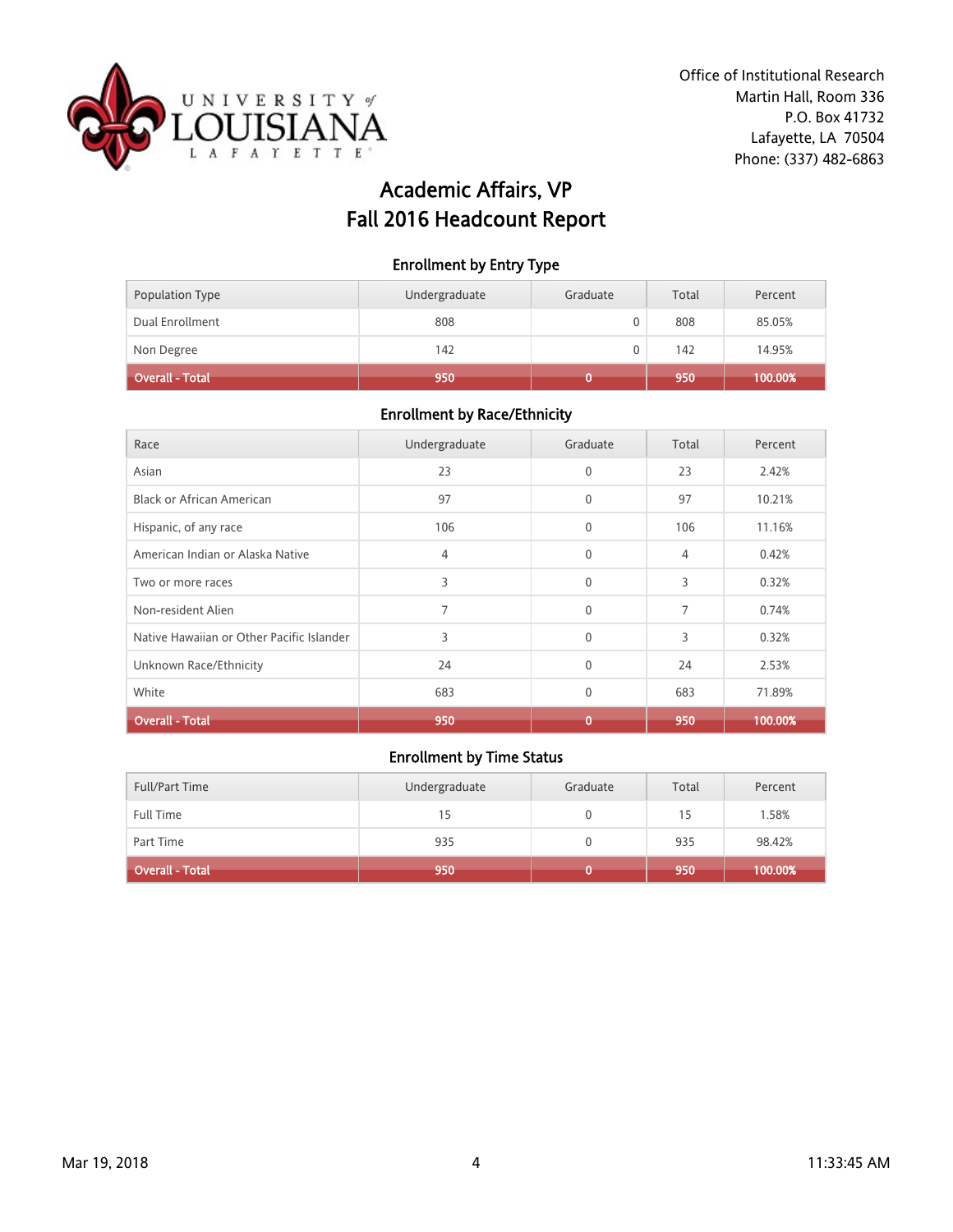

# Business Administration Fall 2016 Headcount Report

### Enrollment by Residency

| Home ID                      | Undergraduate | Graduate | Total | Percent |
|------------------------------|---------------|----------|-------|---------|
| Louisiana                    | 1.901         | 160      | 2.061 | 92.50%  |
| Other States and Possessions | 94            | 11       | 105   | 4.71%   |
| Foreign Countries            | 45            | 17       | 62    | 2.78%   |
| Overall - Total              | 2,040         | 188      | 2,228 | 100.00% |

### Enrollment by Gender

| Gender                 | Undergraduate | Graduate | Total | Percent |
|------------------------|---------------|----------|-------|---------|
| Male                   | 1,013         | 80       | 1,093 | 49.06%  |
| Female                 | 1.027         | 108      | 1.135 | 50.94%  |
| <b>Overall - Total</b> | 2,040         | 188      | 2,228 | 100.00% |

| <b>Entry Code</b>               | Count | Percent |
|---------------------------------|-------|---------|
| Freshman                        | 492   | 22.08%  |
| Sophomore                       | 422   | 18.94%  |
| Junior                          | 447   | 20.06%  |
| Senior                          | 679   | 30.48%  |
| Graduate - Masters              | 181   | 8.12%   |
| Graduate - Graduate Certificate | 7     | 0.31%   |
| <b>Overall - Total</b>          | 2,228 | 100.00% |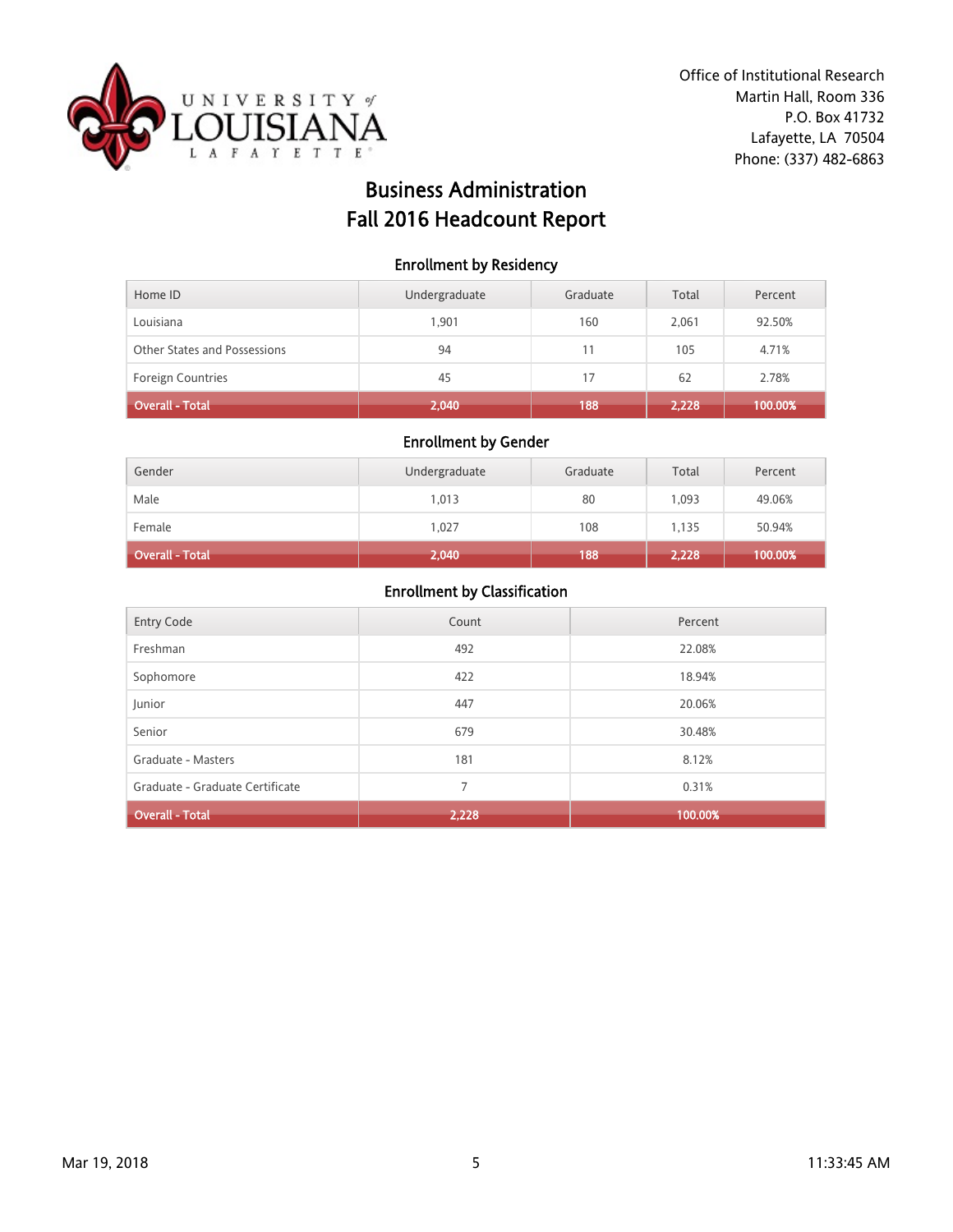

# Business Administration Fall 2016 Headcount Report

### Enrollment by Entry Type

| Population Type | Undergraduate | Graduate | Total | Percent |
|-----------------|---------------|----------|-------|---------|
| Continuing      | 1,518         | 137      | 1,655 | 74.28%  |
| First Time      | 340           | 39       | 379   | 17.01%  |
| Re-entry        | 89            | 12       | 101   | 4.53%   |
| Transfer        | 93            | 0        | 93    | 4.17%   |
| Overall - Total | 2,040         | 188      | 2,228 | 100.00% |

#### Enrollment by Race/Ethnicity

| Race                             | Undergraduate | Graduate       | Total | Percent |
|----------------------------------|---------------|----------------|-------|---------|
| Asian                            | 38            | 3              | 41    | 1.84%   |
| <b>Black or African American</b> | 379           | 25             | 404   | 18.13%  |
| Hispanic, of any race            | 98            | $\overline{7}$ | 105   | 4.71%   |
| Two or more races                | 22            | $\overline{4}$ | 26    | 1.17%   |
| Non-resident Alien               | 41            | 18             | 59    | 2.65%   |
| Unknown Race/Ethnicity           | 124           | 3              | 127   | 5.70%   |
| White                            | 1,338         | 128            | 1,466 | 65.80%  |
| <b>Overall - Total</b>           | 2,040         | 188            | 2,228 | 100.00% |

| <b>Full/Part Time</b> | Undergraduate | Graduate | Total | Percent |
|-----------------------|---------------|----------|-------|---------|
| <b>Full Time</b>      | 1,850         | 96       | 1.946 | 87.34%  |
| Part Time             | 190           | 92       | 282   | 12.66%  |
| Overall - Total       | 2,040         | 188      | 2,228 | 100.00% |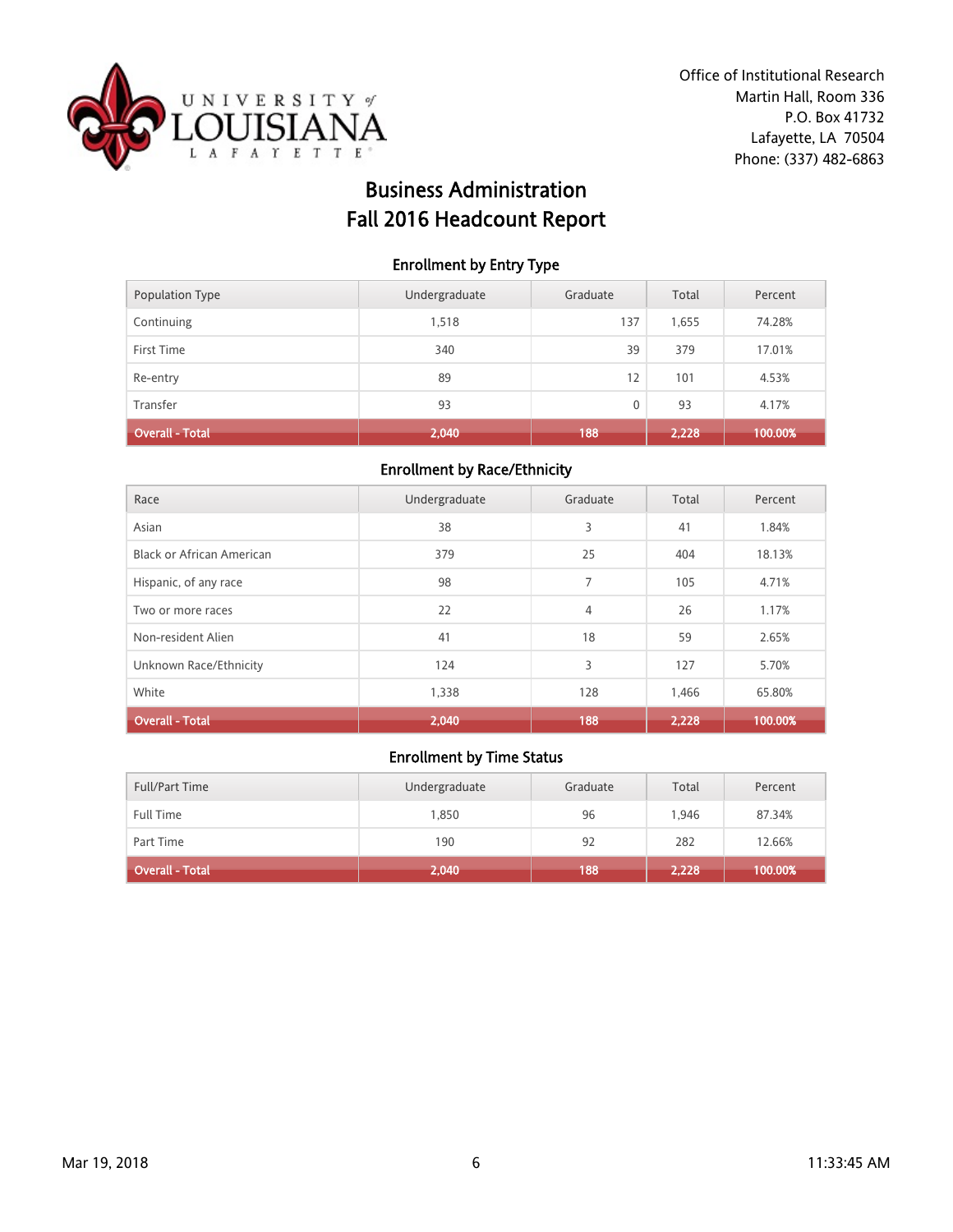

# Arts Fall 2016 Headcount Report

#### Enrollment by Residency

| Home ID                      | Undergraduate | Graduate | Total | Percent |
|------------------------------|---------------|----------|-------|---------|
| Louisiana                    | 855           | 46       | 901   | 92.60%  |
| Other States and Possessions | 43            |          | 50    | 5.14%   |
| Foreign Countries            | 17            |          | 22    | 2.26%   |
| Overall - Total              | 915           | 58       | 973   | 100.00% |

### Enrollment by Gender

| Gender                 | Undergraduate | Graduate | Total | Percent |
|------------------------|---------------|----------|-------|---------|
| Male                   | 389           | 33       | 422   | 43.37%  |
| Female                 | 526           | 25       | 551   | 56.63%  |
| <b>Overall - Total</b> | 915           | 58       | 973   | 100.00% |

| Entry Code             | Count | Percent |
|------------------------|-------|---------|
| Freshman               | 263   | 27.03%  |
| Sophomore              | 199   | 20.45%  |
| Junior                 | 188   | 19.32%  |
| Senior                 | 265   | 27.24%  |
| Graduate - Masters     | 58    | 5.96%   |
| <b>Overall - Total</b> | 973   | 100.00% |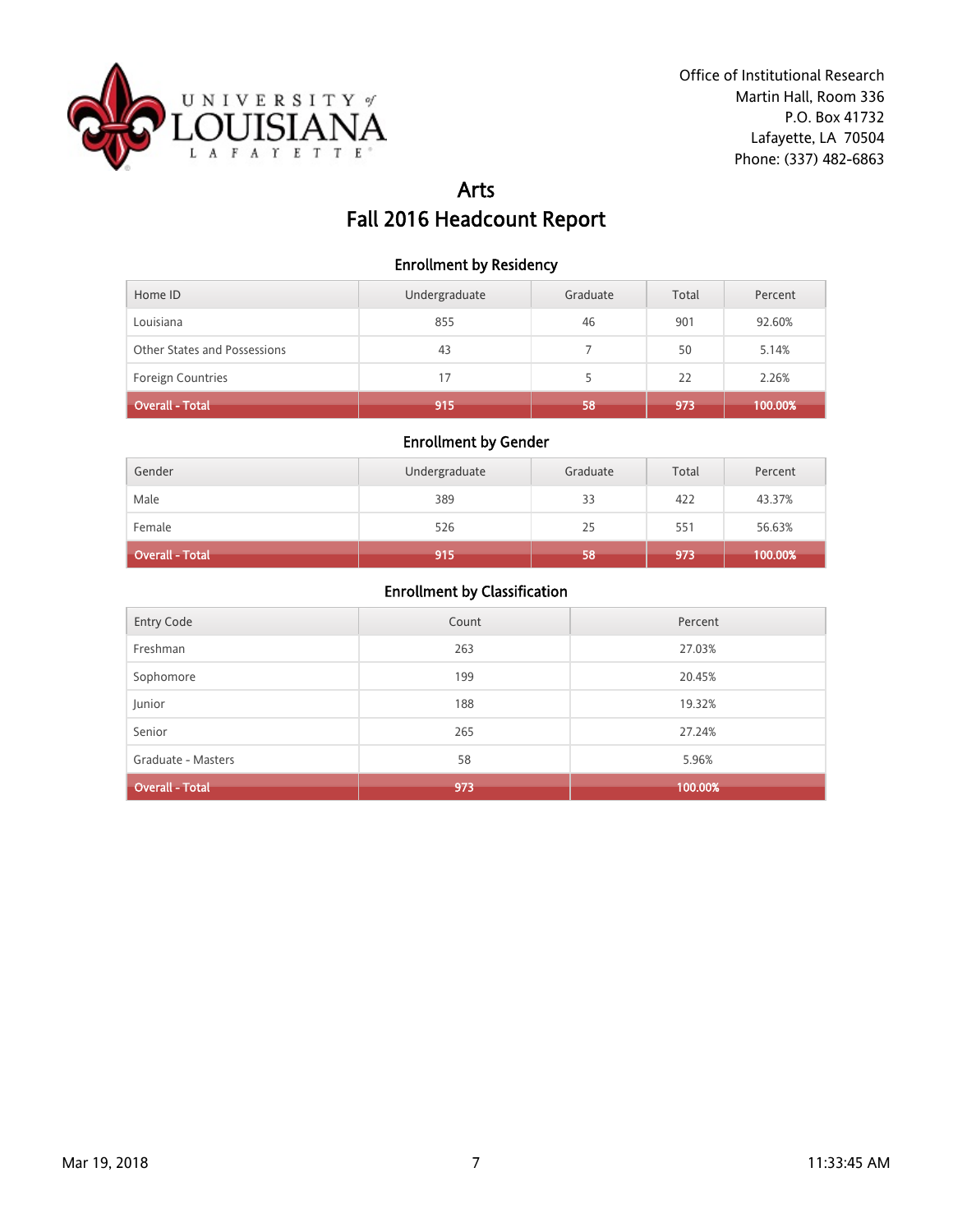

# Arts Fall 2016 Headcount Report

### Enrollment by Entry Type

| <b>Population Type</b> | Undergraduate | Graduate | Total | Percent |
|------------------------|---------------|----------|-------|---------|
| Continuing             | 643           | 37       | 680   | 69.89%  |
| First Time             | 209           | 19       | 228   | 23.43%  |
| Re-entry               | 23            | 2        | 25    | 2.57%   |
| Transfer               | 40            | 0        | 40    | 4.11%   |
| <b>Overall - Total</b> | 915           | 58       | 973   | 100.00% |

#### Enrollment by Race/Ethnicity

| Race                             | Undergraduate | Graduate       | Total | Percent |
|----------------------------------|---------------|----------------|-------|---------|
| Asian                            | 22            | $\overline{2}$ | 24    | 2.47%   |
| <b>Black or African American</b> | 192           | 6              | 198   | 20.35%  |
| Hispanic, of any race            | 46            | $\overline{2}$ | 48    | 4.93%   |
| American Indian or Alaska Native |               | $\mathbf{0}$   | 1     | 0.10%   |
| Two or more races                | 17            | $\mathbf{0}$   | 17    | 1.75%   |
| Non-resident Alien               | 15            | $\overline{4}$ | 19    | 1.95%   |
| Unknown Race/Ethnicity           | 58            | $\overline{4}$ | 62    | 6.37%   |
| White                            | 564           | 40             | 604   | 62.08%  |
| <b>Overall - Total</b>           | 915           | 58             | 973   | 100.00% |

| <b>Full/Part Time</b> | Undergraduate | Graduate | Total | Percent |
|-----------------------|---------------|----------|-------|---------|
| <b>Full Time</b>      | 812           | 54       | 866   | 89.00%  |
| Part Time             | 103           |          | 107   | 11.00%  |
| Overall - Total       | 915           | 58       | 973   | 100.00% |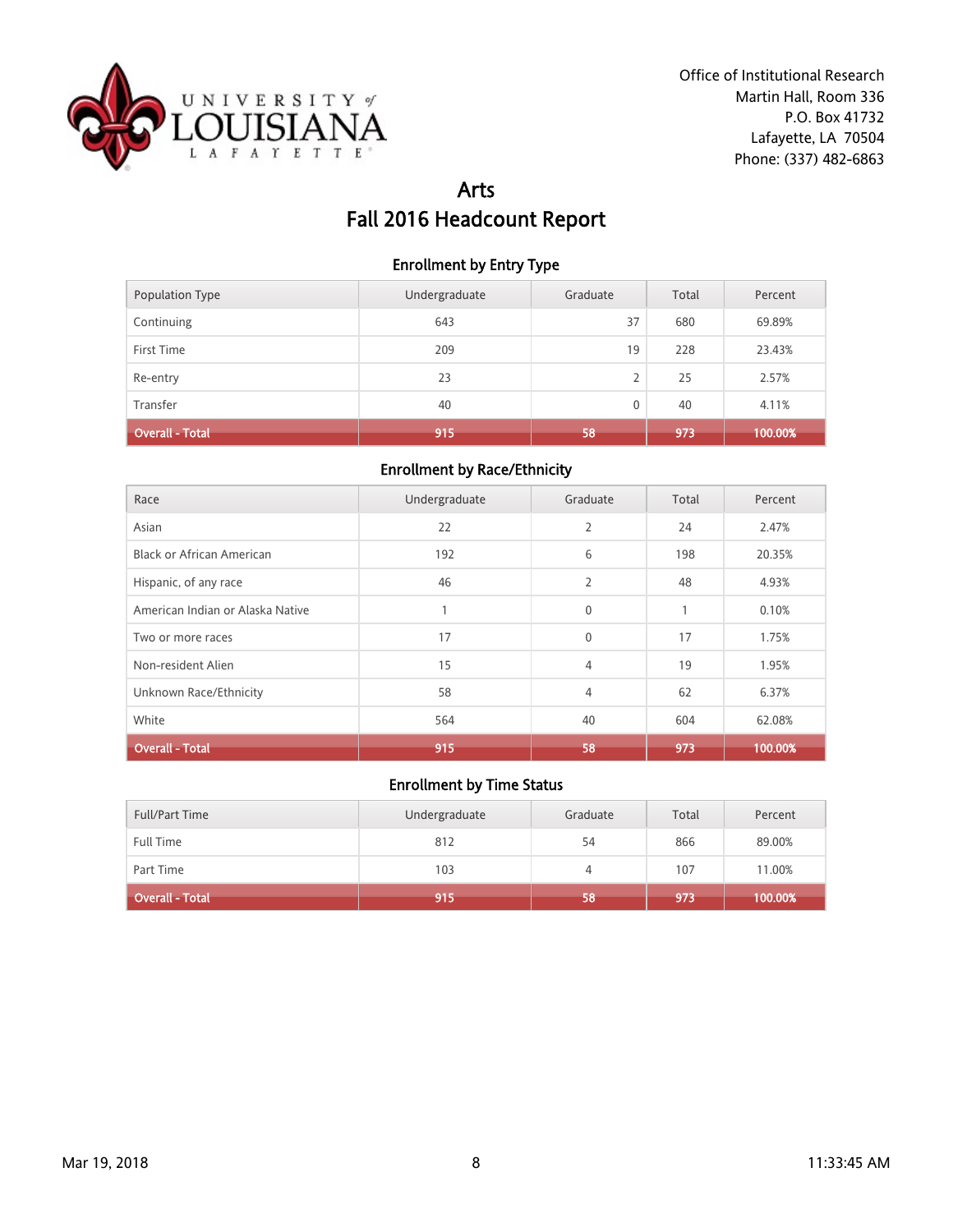

# Education Fall 2016 Headcount Report

#### Enrollment by Residency

| Home ID                      | Undergraduate | Graduate | Total | Percent |
|------------------------------|---------------|----------|-------|---------|
| Louisiana                    | 1.841         | 271      | 2.112 | 93.29%  |
| Other States and Possessions | 99            | 36       | 135   | 5.96%   |
| <b>Foreign Countries</b>     | 17            | 0        | 17    | 0.75%   |
| Overall - Total              | 1,957         | 307      | 2,264 | 100.00% |

### Enrollment by Gender

| Gender          | Undergraduate | Graduate | Total | Percent |
|-----------------|---------------|----------|-------|---------|
| Male            | 565           | 78       | 643   | 28.40%  |
| Female          | 1,392         | 229      | 1.621 | 71.60%  |
| Overall - Total | 1,957         | 307      | 2,264 | 100.00% |

| <b>Entry Code</b>               | Count | Percent |
|---------------------------------|-------|---------|
| Freshman                        | 474   | 20.94%  |
| Sophomore                       | 469   | 20.72%  |
| Junior                          | 435   | 19.21%  |
| Senior                          | 579   | 25.57%  |
| Graduate - Masters              | 206   | 9.10%   |
| Graduate - Doctoral             | 98    | 4.33%   |
| Graduate - Graduate Certificate | 3     | 0.13%   |
| <b>Overall - Total</b>          | 2,264 | 100.00% |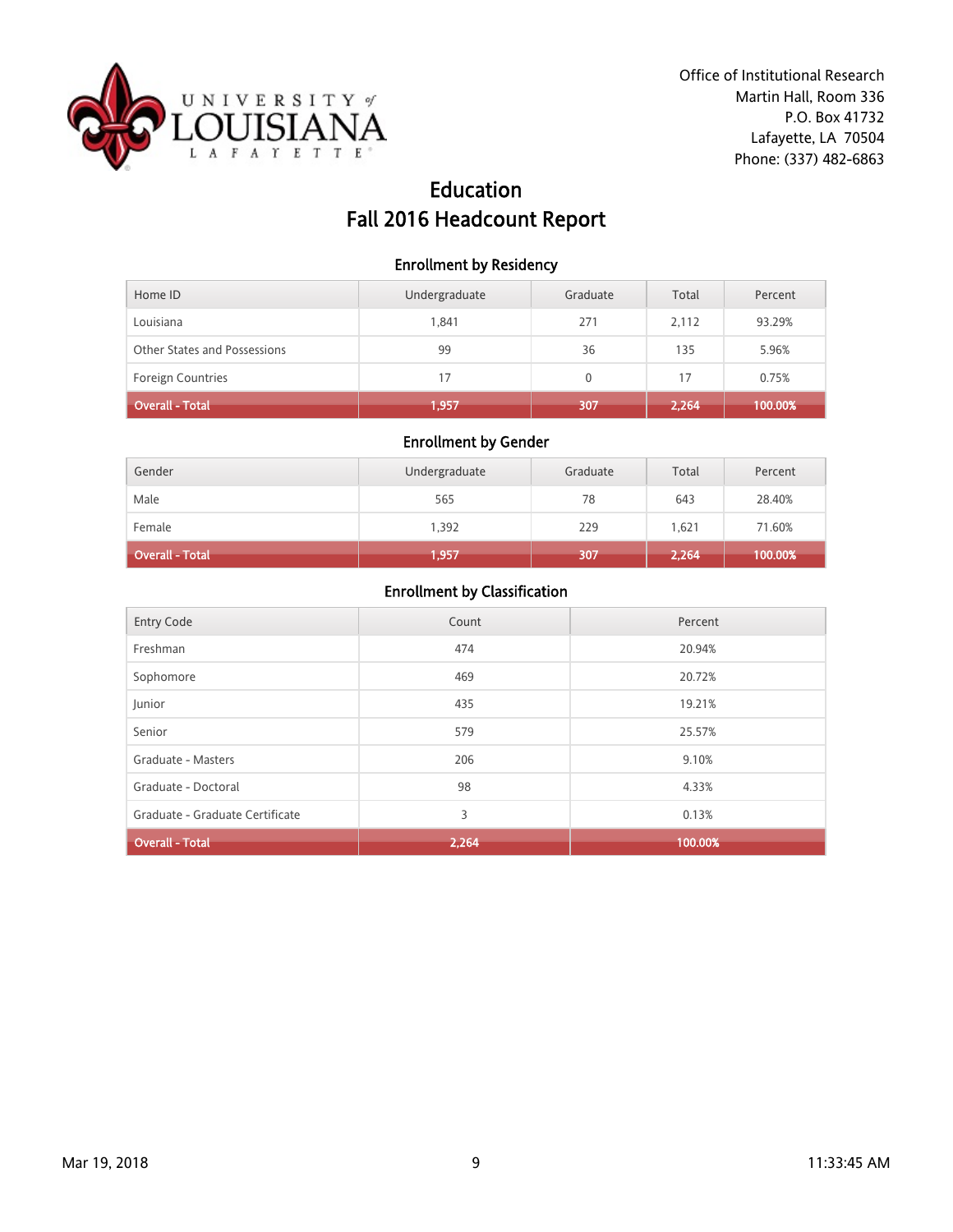

# Education Fall 2016 Headcount Report

#### Enrollment by Entry Type

| Population Type        | Undergraduate | Graduate    | Total | Percent |
|------------------------|---------------|-------------|-------|---------|
| Continuing             | 1,399         | 229         | 1,628 | 71.91%  |
| First Time             | 338           | 66          | 404   | 17.84%  |
| Non Degree             | 12            | $\mathbf 0$ | 12    | 0.53%   |
| R-entry                |               | $\mathbf 0$ |       | 0.04%   |
| Re-entry               | 77            | 12          | 89    | 3.93%   |
| Transfer               | 130           | $\mathbf 0$ | 130   | 5.74%   |
| <b>Overall - Total</b> | 1,957         | 307         | 2,264 | 100.00% |

# Enrollment by Race/Ethnicity

| Race                             | Undergraduate  | Graduate       | Total          | Percent |
|----------------------------------|----------------|----------------|----------------|---------|
| Asian                            | 19             | $\overline{2}$ | 21             | 0.93%   |
| Black or African American        | 454            | 66             | 520            | 22.97%  |
| Hispanic, of any race            | 88             | 10             | 98             | 4.33%   |
| American Indian or Alaska Native | $\overline{2}$ | $\mathbf{0}$   | $\overline{2}$ | 0.09%   |
| Two or more races                | 35             | 5              | 40             | 1.77%   |
| Non-resident Alien               | 16             | $\mathbf{0}$   | 16             | 0.71%   |
| Unknown Race/Ethnicity           | 93             | 6              | 99             | 4.37%   |
| White                            | 1,250          | 218            | 1,468          | 64.84%  |
| <b>Overall - Total</b>           | 1,957          | 307            | 2,264          | 100.00% |

| <b>Full/Part Time</b> | Undergraduate | Graduate | Total | Percent |
|-----------------------|---------------|----------|-------|---------|
| <b>Full Time</b>      | 1.704         | 110      | 1.814 | 80.12%  |
| Part Time             | 253           | 197      | 450   | 19.88%  |
| Overall - Total       | 1,957         | 307      | 2,264 | 100.00% |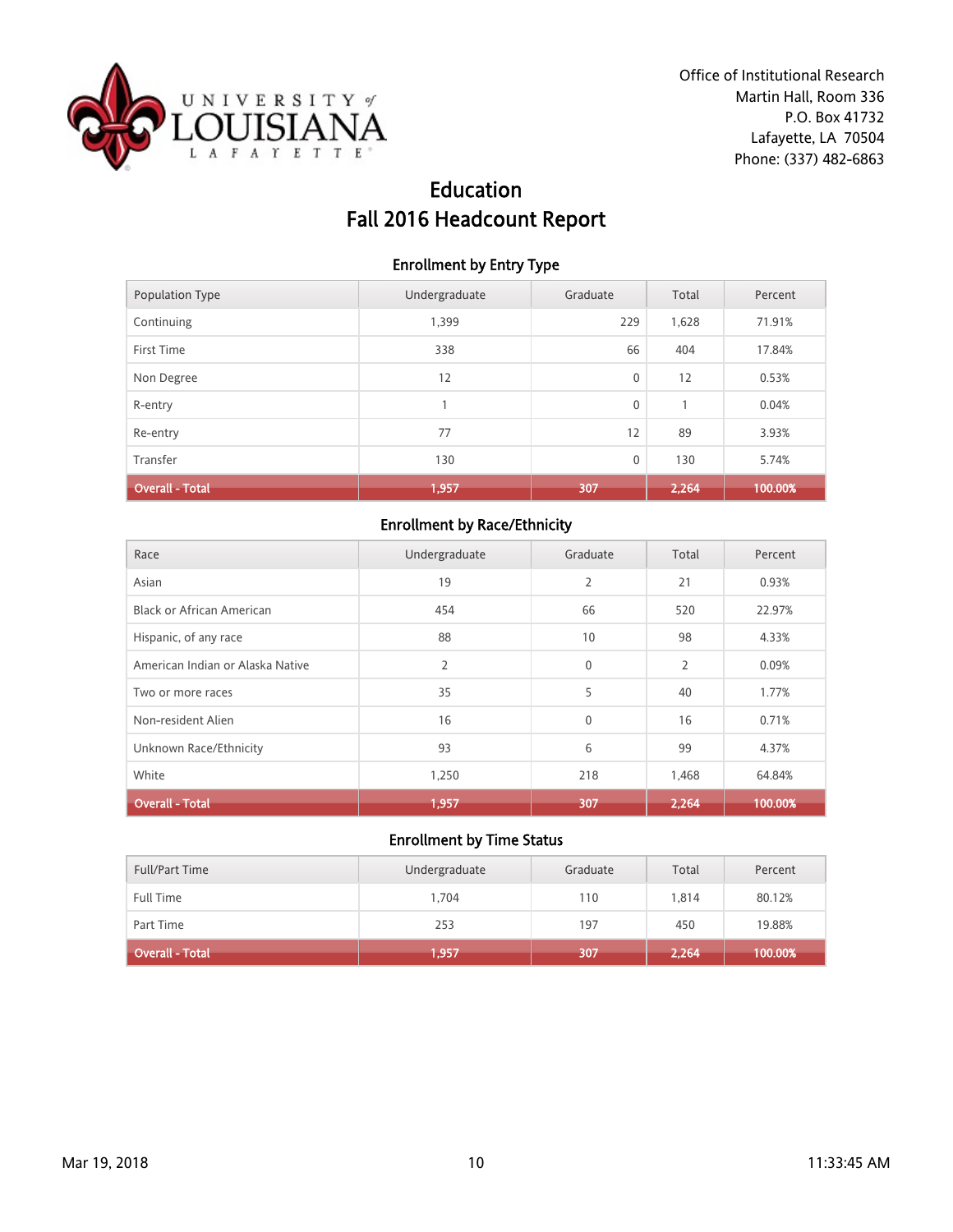

# Engineering Fall 2016 Headcount Report

#### Enrollment by Residency

| Home ID                      | Undergraduate | Graduate | Total | Percent |
|------------------------------|---------------|----------|-------|---------|
| Louisiana                    | 2,220         | 59       | 2.279 | 81.66%  |
| Other States and Possessions | 213           | 20       | 233   | 8.35%   |
| <b>Foreign Countries</b>     | 158           | 121      | 279   | 10.00%  |
| Overall - Total              | 2,591         | 200      | 2,791 | 100.00% |

### Enrollment by Gender

| Gender          | Undergraduate | Graduate | Total | Percent |
|-----------------|---------------|----------|-------|---------|
| Male            | 2,171         | 164      | 2,335 | 83.66%  |
| Female          | 420           | 36       | 456   | 16.34%  |
| Overall - Total | 2,591         | 200      | 2,791 | 100.00% |

| Entry Code             | Count | Percent |
|------------------------|-------|---------|
| Freshman               | 658   | 23.58%  |
| Sophomore              | 537   | 19.24%  |
| Junior                 | 513   | 18.38%  |
| Senior                 | 883   | 31.64%  |
| Graduate - Masters     | 135   | 4.84%   |
| Graduate - Doctoral    | 65    | 2.33%   |
| <b>Overall - Total</b> | 2,791 | 100.00% |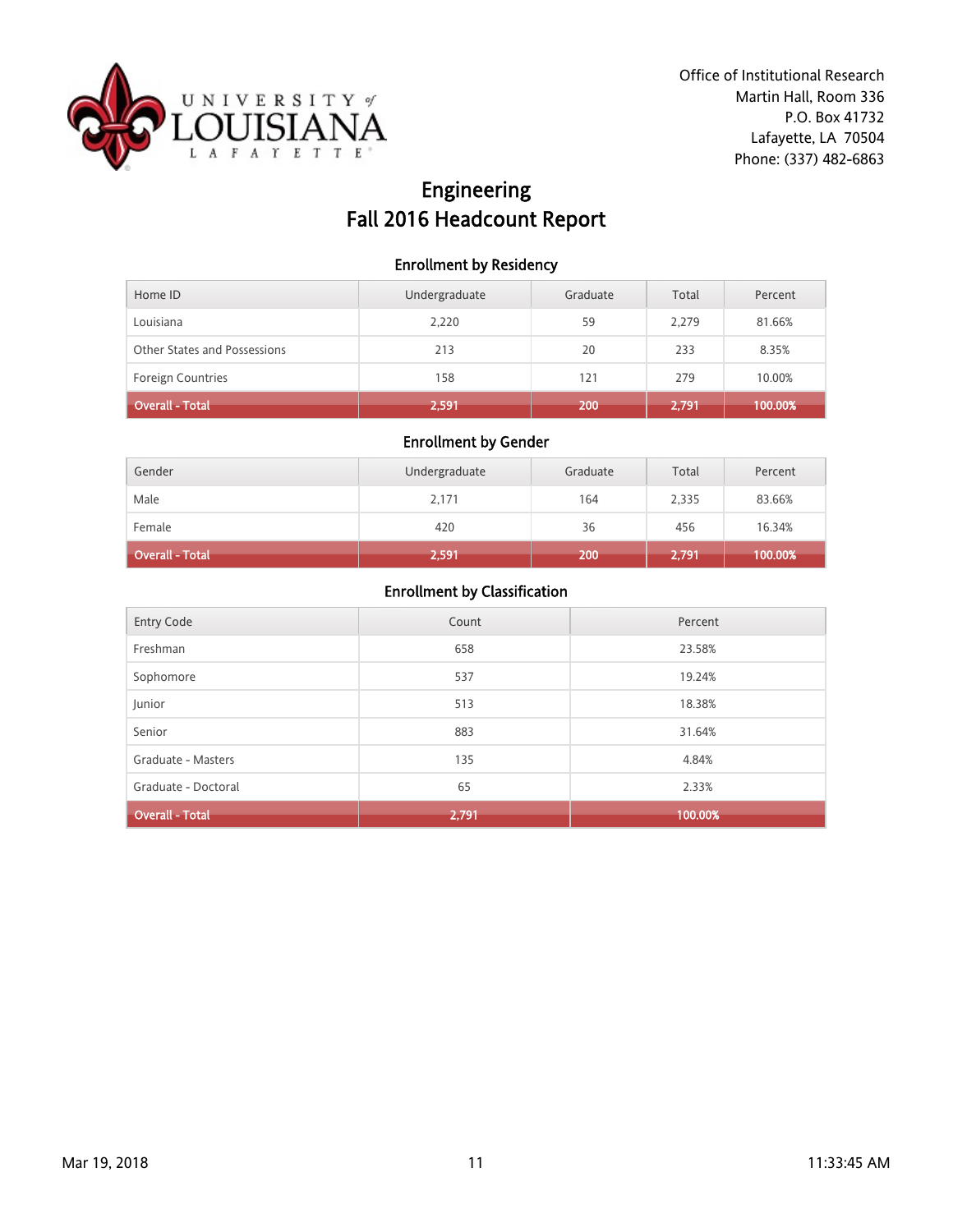

# Engineering Fall 2016 Headcount Report

### Enrollment by Entry Type

| Population Type        | Undergraduate | Graduate | Total | Percent |
|------------------------|---------------|----------|-------|---------|
| Continuing             | 1,879         | 152      | 2,031 | 72.77%  |
| First Time             | 531           | 37       | 568   | 20.35%  |
| Non Degree             |               | 0        |       | 0.04%   |
| Re-entry               | 48            | 11       | 59    | 2.11%   |
| Transfer               | 132           | 0        | 132   | 4.73%   |
| <b>Overall - Total</b> | 2,591         | 200      | 2,791 | 100.00% |

## Enrollment by Race/Ethnicity

| Race                             | Undergraduate | Graduate     | Total | Percent |
|----------------------------------|---------------|--------------|-------|---------|
| Asian                            | 75            | 3            | 78    | 2.79%   |
| Black or African American        | 294           | 7            | 301   | 10.78%  |
| Hispanic, of any race            | 117           | 4            | 121   | 4.34%   |
| American Indian or Alaska Native |               | $\mathbf{0}$ |       | 0.04%   |
| Two or more races                | 29            | $\mathbf{0}$ | 29    | 1.04%   |
| Non-resident Alien               | 157           | 127          | 284   | 10.18%  |
| Unknown Race/Ethnicity           | 179           | 4            | 183   | 6.56%   |
| White                            | 1,739         | 55           | 1,794 | 64.28%  |
| <b>Overall - Total</b>           | 2,591         | 200          | 2.791 | 100.00% |

| <b>Full/Part Time</b> | Undergraduate | Graduate | Total | Percent |
|-----------------------|---------------|----------|-------|---------|
| <b>Full Time</b>      | 2,402         | 166      | 2,568 | 92.01%  |
| Part Time             | 189           | 34       | 223   | 7.99%   |
| Overall - Total       | 2,591         | 200.     | 2,791 | 100.00% |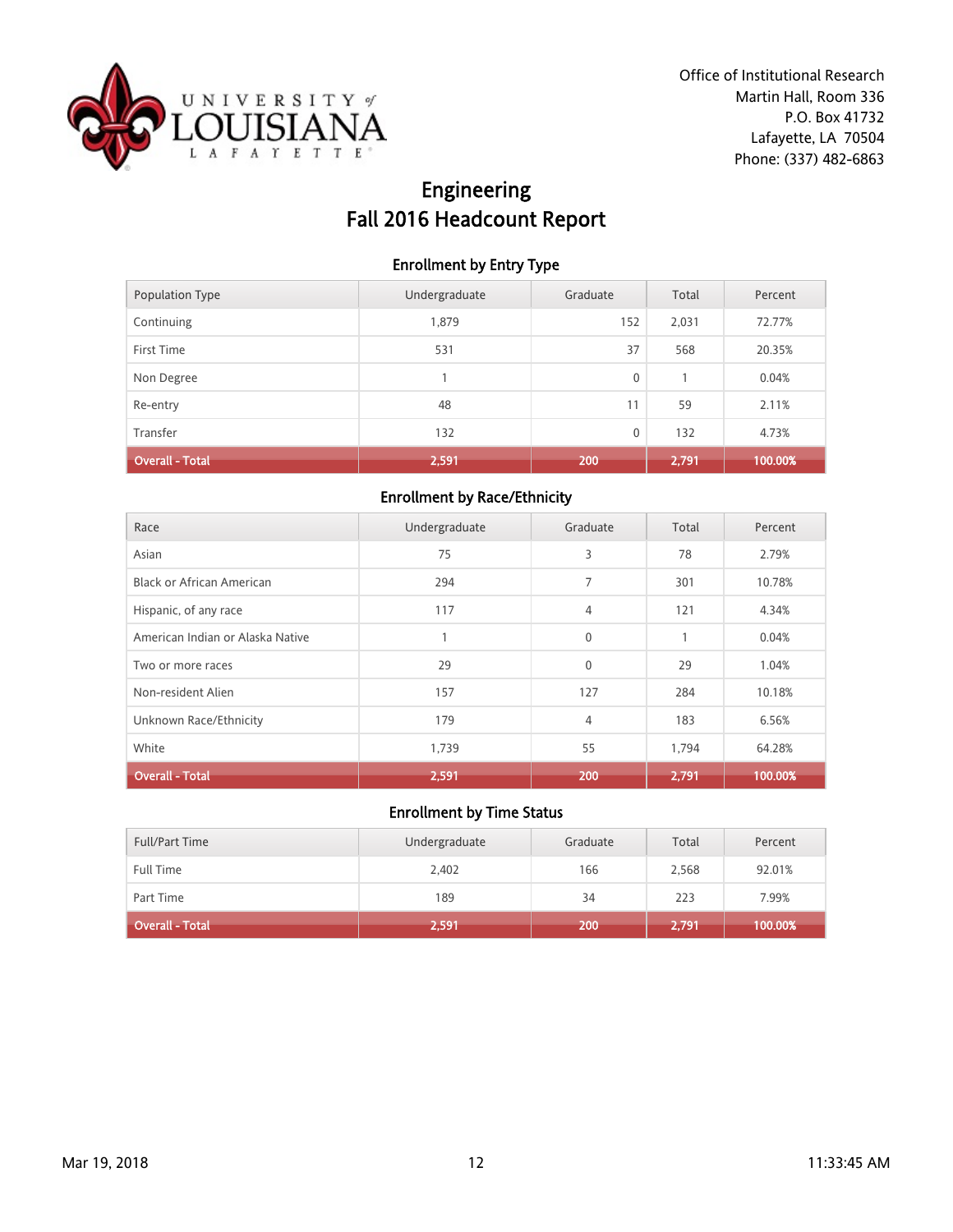

# Graduate School Fall 2016 Headcount Report

### Enrollment by Residency

| Home ID                      | Undergraduate | Graduate | Total | Percent |
|------------------------------|---------------|----------|-------|---------|
| Louisiana                    |               | 22       | 22    | 88.00%  |
| Other States and Possessions | 0             |          |       | 4.00%   |
| <b>Foreign Countries</b>     | 0             |          |       | 8.00%   |
| Overall - Total              |               | 25       | 25    | 100.00% |

## Enrollment by Gender

| Gender          | Undergraduate | Graduate | Total | Percent |
|-----------------|---------------|----------|-------|---------|
| Male            |               |          | 8     | 32.00%  |
| Female          |               | 17       | 17    | 68.00%  |
| Overall - Total |               | 25       | 25    | 100.00% |

| Entry Code            | Count | Percent    |
|-----------------------|-------|------------|
| Graduate - Non-Degree | 25    | 100.00%    |
| Overall - Total       |       | $100.00\%$ |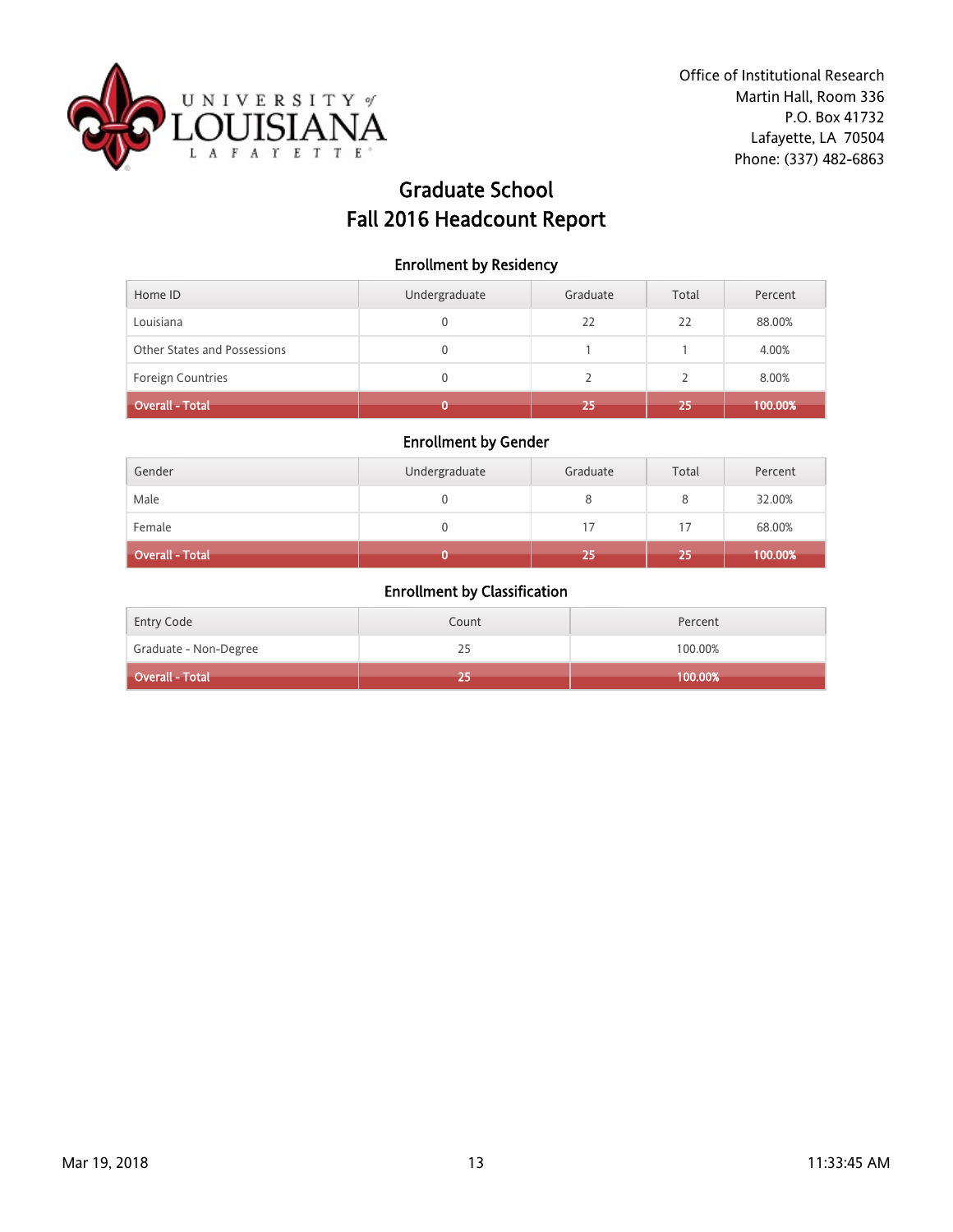

# Graduate School Fall 2016 Headcount Report

#### Enrollment by Entry Type

| Population Type        | Undergraduate | Graduate       | Total          | Percent |
|------------------------|---------------|----------------|----------------|---------|
| Continuing             | 0             | ⇁              | 7              | 28.00%  |
| First Time             | 0             | 9              | 9              | 36.00%  |
| Non Degree             | 0             | ⇁              | $\overline{7}$ | 28.00%  |
| Re-entry               | 0             | $\overline{2}$ | $\mathcal{P}$  | 8.00%   |
| <b>Overall - Total</b> |               | 25             | 25             | 100.00% |

#### Enrollment by Race/Ethnicity

| Race                             | Undergraduate | Graduate                 | Total          | Percent |
|----------------------------------|---------------|--------------------------|----------------|---------|
| Asian                            | $\mathbf{0}$  | 2                        | $\overline{2}$ | 8.00%   |
| <b>Black or African American</b> | 0             | 5                        | 5              | 20.00%  |
| Hispanic, of any race            | $\Omega$      |                          |                | 4.00%   |
| Non-resident Alien               | 0             |                          |                | 4.00%   |
| Unknown Race/Ethnicity           | 0             | $\overline{\phantom{a}}$ | $\mathcal{P}$  | 8.00%   |
| White                            | 0             | 14                       | 14             | 56.00%  |
| <b>Overall - Total</b>           |               | 25                       | 25             | 100.00% |

| <b>Full/Part Time</b> | Undergraduate | Graduate | Total | Percent |
|-----------------------|---------------|----------|-------|---------|
| Full Time             |               |          |       | 4.00%   |
| Part Time             |               | 24       | 24    | 96.00%  |
| Overall - Total       |               | 25       | 25    | 100.00% |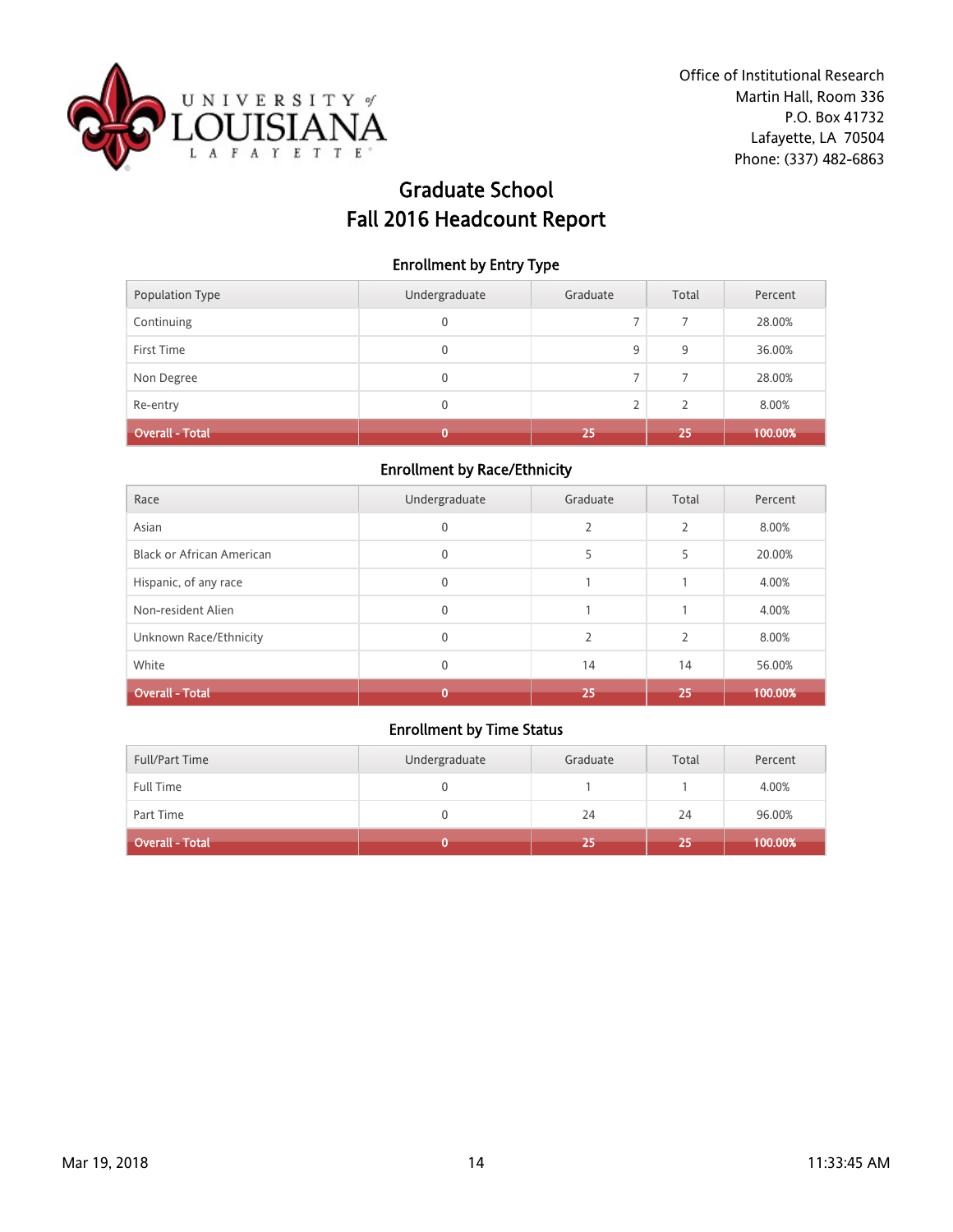

# Liberal Arts Fall 2016 Headcount Report

#### Enrollment by Residency

| Home ID                      | Undergraduate | Graduate | Total | Percent |
|------------------------------|---------------|----------|-------|---------|
| Louisiana                    | 2,443         | 182      | 2,625 | 91.59%  |
| Other States and Possessions | 97            | 98       | 195   | 6.80%   |
| <b>Foreign Countries</b>     | 20            | 26       | 46    | 1.61%   |
| Overall - Total              | 2,560         | 306      | 2,866 | 100.00% |

### Enrollment by Gender

| Gender          | Undergraduate | Graduate | Total | Percent |
|-----------------|---------------|----------|-------|---------|
| Male            | 720           | 92       | 812   | 28.33%  |
| Female          | 1.840         | 214      | 2,054 | 71.67%  |
| Overall - Total | 2,560         | 306      | 2,866 | 100.00% |

| <b>Entry Code</b>               | Count | Percent |
|---------------------------------|-------|---------|
| Freshman                        | 675   | 23.55%  |
| Sophomore                       | 598   | 20.87%  |
| Junior                          | 545   | 19.02%  |
| Senior                          | 742   | 25.89%  |
| Graduate - Masters              | 195   | 6.80%   |
| Graduate - Doctoral             | 105   | 3.66%   |
| Graduate - Graduate Certificate | 6     | 0.21%   |
| <b>Overall - Total</b>          | 2,866 | 100.00% |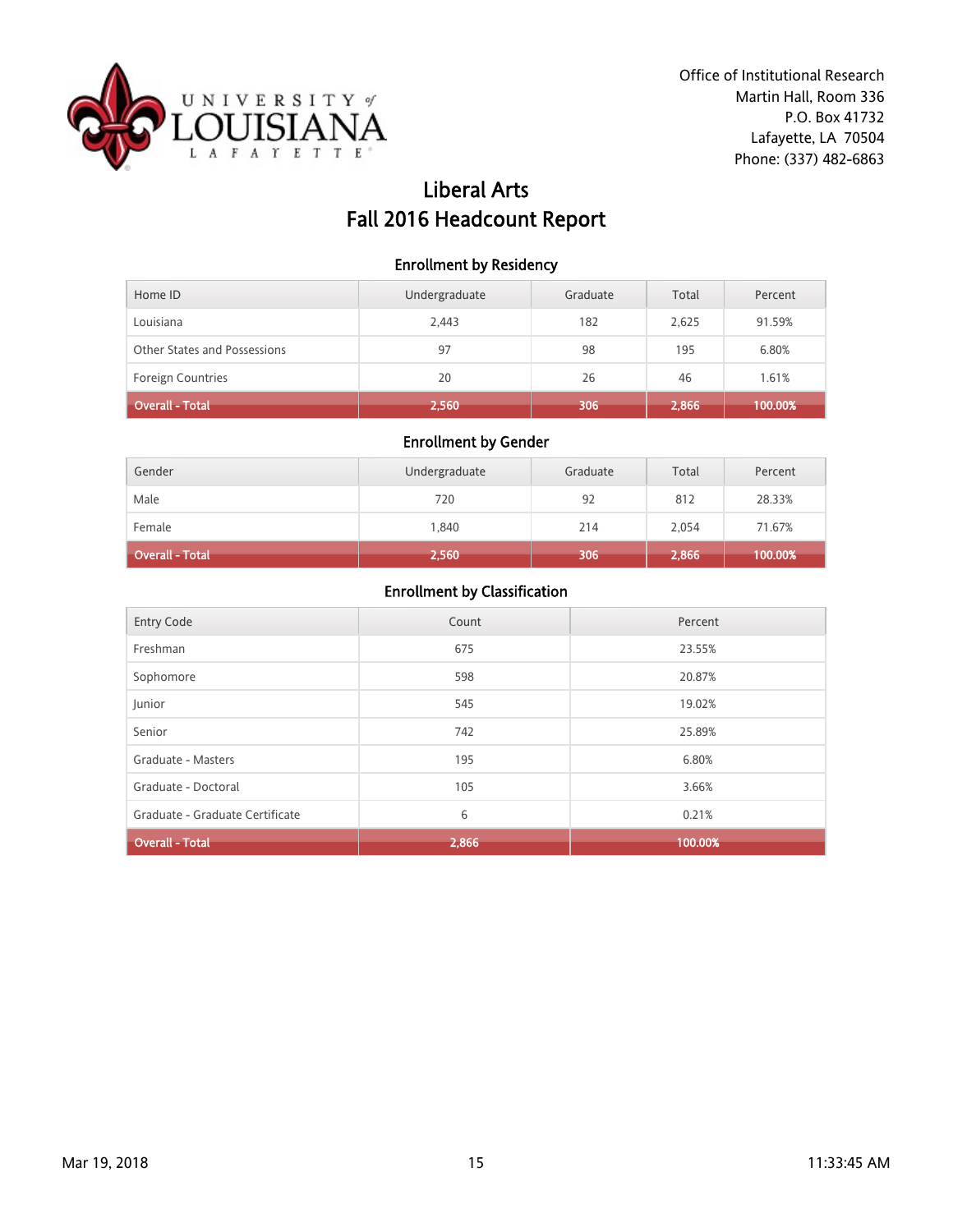

# Liberal Arts Fall 2016 Headcount Report

### Enrollment by Entry Type

| Population Type        | Undergraduate | Graduate | Total | Percent |
|------------------------|---------------|----------|-------|---------|
| Continuing             | 1,883         | 198      | 2,081 | 72.61%  |
| First Time             | 494           | 94       | 588   | 20.52%  |
| Re-entry               | 78            | 14       | 92    | 3.21%   |
| Transfer               | 105           | 0        | 105   | 3.66%   |
| <b>Overall - Total</b> | 2,560         | 306      | 2,866 | 100.00% |

#### Enrollment by Race/Ethnicity

| Race                                      | Undergraduate | Graduate    | Total | Percent |
|-------------------------------------------|---------------|-------------|-------|---------|
| Asian                                     | 19            | 3           | 22    | 0.77%   |
| <b>Black or African American</b>          | 688           | 28          | 716   | 24.98%  |
| Hispanic, of any race                     | 134           | 14          | 148   | 5.16%   |
| American Indian or Alaska Native          | 2             | $\mathbf 0$ | 2     | 0.07%   |
| Two or more races                         | 54            | 3           | 57    | 1.99%   |
| Non-resident Alien                        | 18            | 25          | 43    | 1.50%   |
| Native Hawaiian or Other Pacific Islander |               | $\mathbf 0$ | 1     | 0.03%   |
| Unknown Race/Ethnicity                    | 139           | 19          | 158   | 5.51%   |
| White                                     | 1,505         | 214         | 1,719 | 59.98%  |
| <b>Overall - Total</b>                    | 2,560         | 306         | 2.866 | 100.00% |

| <b>Full/Part Time</b> | Undergraduate | Graduate | Total | Percent |
|-----------------------|---------------|----------|-------|---------|
| <b>Full Time</b>      | 2,388         | 255      | 2.643 | 92.22%  |
| Part Time             | 172           | 51       | 223   | 7.78%   |
| Overall - Total       | 2,560         | 306      | 2,866 | 100.00% |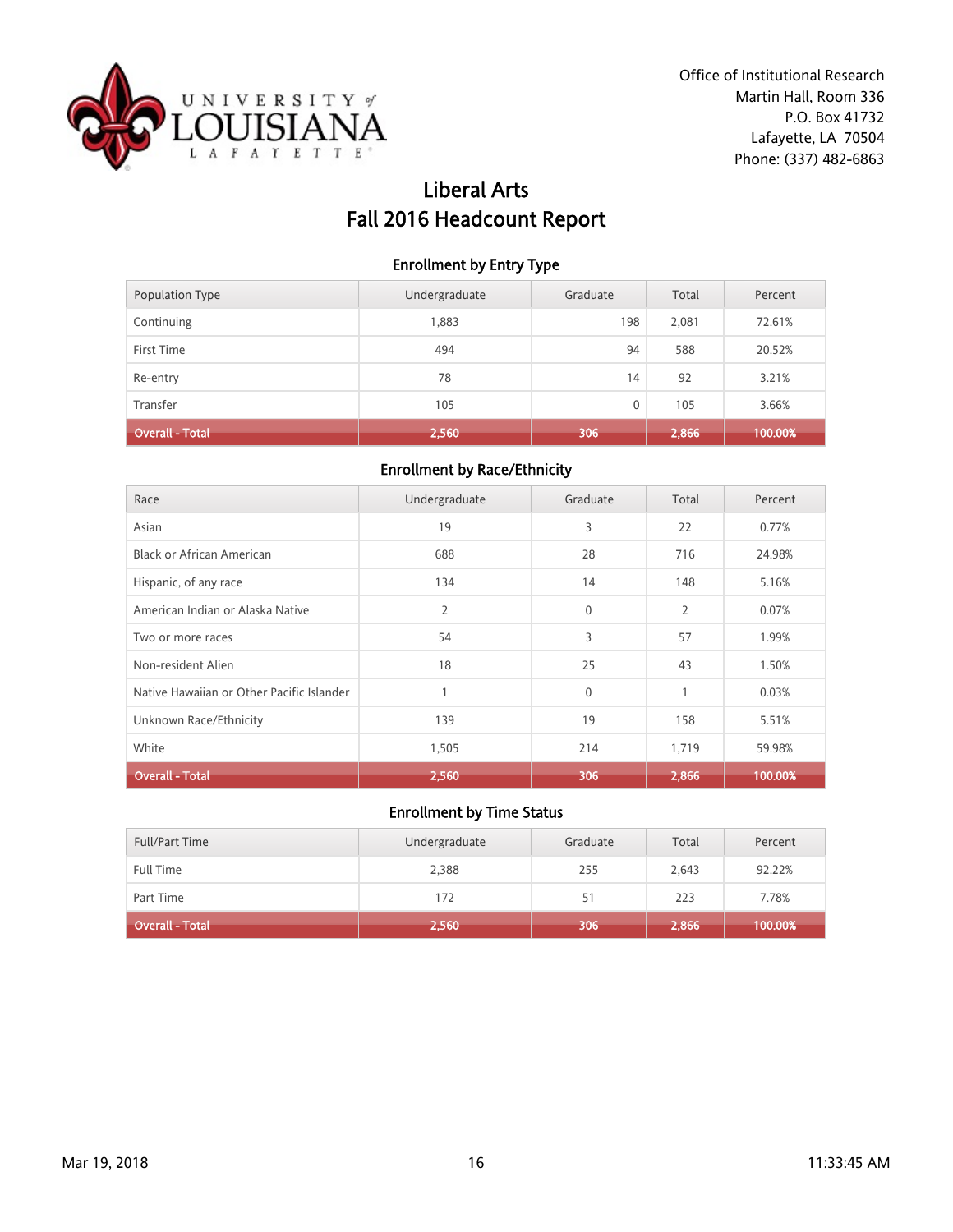

# Nursing & Allied Health Professions Fall 2016 Headcount Report

### Enrollment by Residency

| Home ID                      | Undergraduate | Graduate | Total | Percent |
|------------------------------|---------------|----------|-------|---------|
| Louisiana                    | 1.953         | 154      | 2.107 | 81.04%  |
| Other States and Possessions | 483           |          | 488   | 18.77%  |
| <b>Foreign Countries</b>     |               | 0        | 5     | 0.19%   |
| Overall - Total              | 2,441         | 159      | 2,600 | 100.00% |

#### Enrollment by Gender

| Gender          | Undergraduate | Graduate | Total | Percent |
|-----------------|---------------|----------|-------|---------|
| Male            | 290           | 18       | 308   | 11.85%  |
| Female          | 2,151         | 141      | 2,292 | 88.15%  |
| Overall - Total | 2,441         | 159      | 2,600 | 100.00% |

| Entry Code             | Count | Percent |
|------------------------|-------|---------|
| Freshman               | 667   | 25.65%  |
| Sophomore              | 403   | 15.50%  |
| Junior                 | 324   | 12.46%  |
| Senior                 | 1,047 | 40.27%  |
| Graduate - Masters     | 140   | 5.38%   |
| Graduate - Doctoral    | 19    | 0.73%   |
| <b>Overall - Total</b> | 2,600 | 100.00% |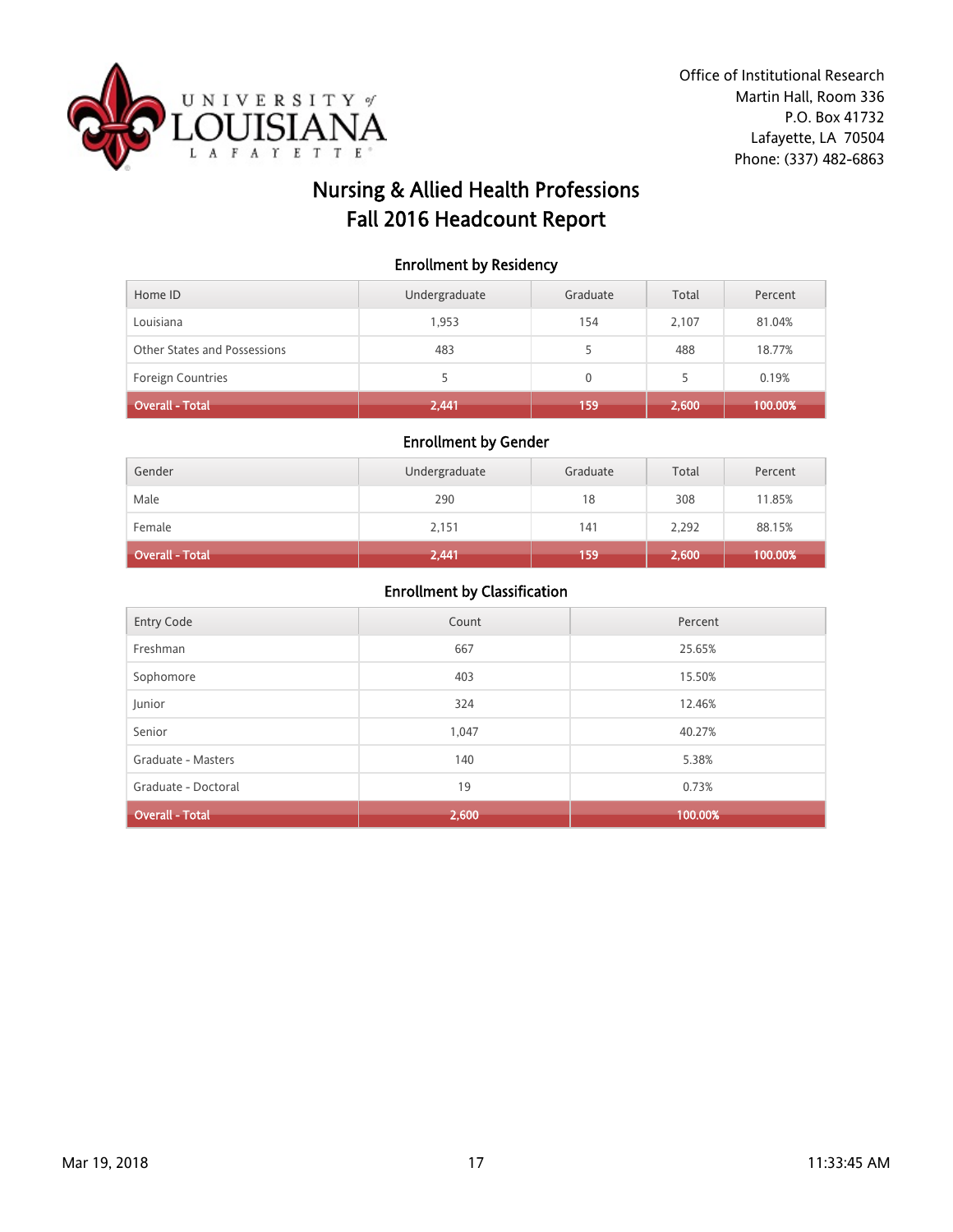

# Nursing & Allied Health Professions Fall 2016 Headcount Report

### Enrollment by Entry Type

| Transfer        | 357           | 0        | 357   | 13.73%  |
|-----------------|---------------|----------|-------|---------|
|                 |               |          |       |         |
| Re-entry        | 59            | 3        | 62    | 2.38%   |
| First Time      | 497           | 31       | 528   | 20.31%  |
| Continuing      | 1,528         | 125      | 1,653 | 63.58%  |
| Population Type | Undergraduate | Graduate | Total | Percent |

#### Enrollment by Race/Ethnicity

| Race                                      | Undergraduate | Graduate       | Total | Percent |
|-------------------------------------------|---------------|----------------|-------|---------|
| Asian                                     | 68            | $\overline{2}$ | 70    | 2.69%   |
| <b>Black or African American</b>          | 520           | 12             | 532   | 20.46%  |
| Hispanic, of any race                     | 115           | 1              | 116   | 4.46%   |
| American Indian or Alaska Native          | 5             | $\mathbf{0}$   | 5     | 0.19%   |
| Two or more races                         | 26            | $\mathbf{0}$   | 26    | 1.00%   |
| Non-resident Alien                        | 6             | $\mathbf{0}$   | 6     | 0.23%   |
| Native Hawaiian or Other Pacific Islander |               | $\mathbf{0}$   | 1     | 0.04%   |
| Unknown Race/Ethnicity                    | 176           | 4              | 180   | 6.92%   |
| White                                     | 1,524         | 140            | 1,664 | 64.00%  |
| <b>Overall - Total</b>                    | 2,441         | 159            | 2.600 | 100.00% |

| <b>Full/Part Time</b> | Undergraduate | Graduate | Total | Percent |
|-----------------------|---------------|----------|-------|---------|
| <b>Full Time</b>      | 1.479         | 33       | 1.512 | 58.15%  |
| Part Time             | 962           | 126      | 1.088 | 41.85%  |
| Overall - Total       | 2,441         | 159      | 2,600 | 100.00% |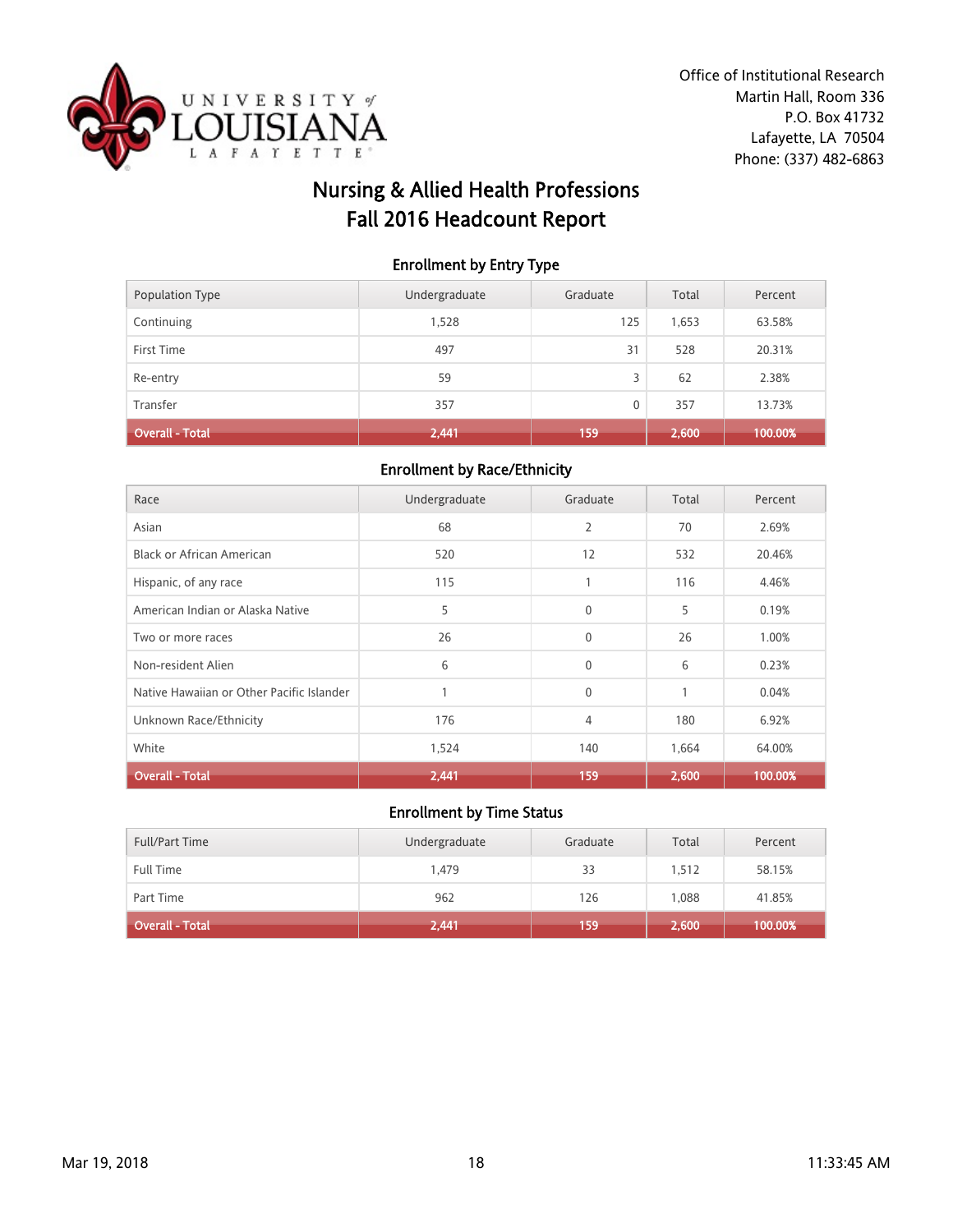

# Sciences Fall 2016 Headcount Report

#### Enrollment by Residency

| Home ID                      | Undergraduate | Graduate | Total | Percent |
|------------------------------|---------------|----------|-------|---------|
| Louisiana                    | 1.886         | 82       | 1.968 | 86.39%  |
| Other States and Possessions | 96            | 93       | 189   | 8.30%   |
| <b>Foreign Countries</b>     | 18            | 103      | 121   | 5.31%   |
| Overall - Total              | 2,000         | 278      | 2,278 | 100.00% |

### Enrollment by Gender

| Gender          | Undergraduate | Graduate | Total | Percent |
|-----------------|---------------|----------|-------|---------|
| Male            | 1.044         | 180      | 1.224 | 53.73%  |
| Female          | 956           | 98       | 1.054 | 46.27%  |
| Overall - Total | 2,000         | 278      | 2,278 | 100.00% |

| Entry Code             | Count | Percent |
|------------------------|-------|---------|
| Freshman               | 731   | 32.09%  |
| Sophomore              | 395   | 17.34%  |
| Junior                 | 326   | 14.31%  |
| Senior                 | 548   | 24.06%  |
| Graduate - Masters     | 157   | 6.89%   |
| Graduate - Doctoral    | 121   | 5.31%   |
| <b>Overall - Total</b> | 2,278 | 100.00% |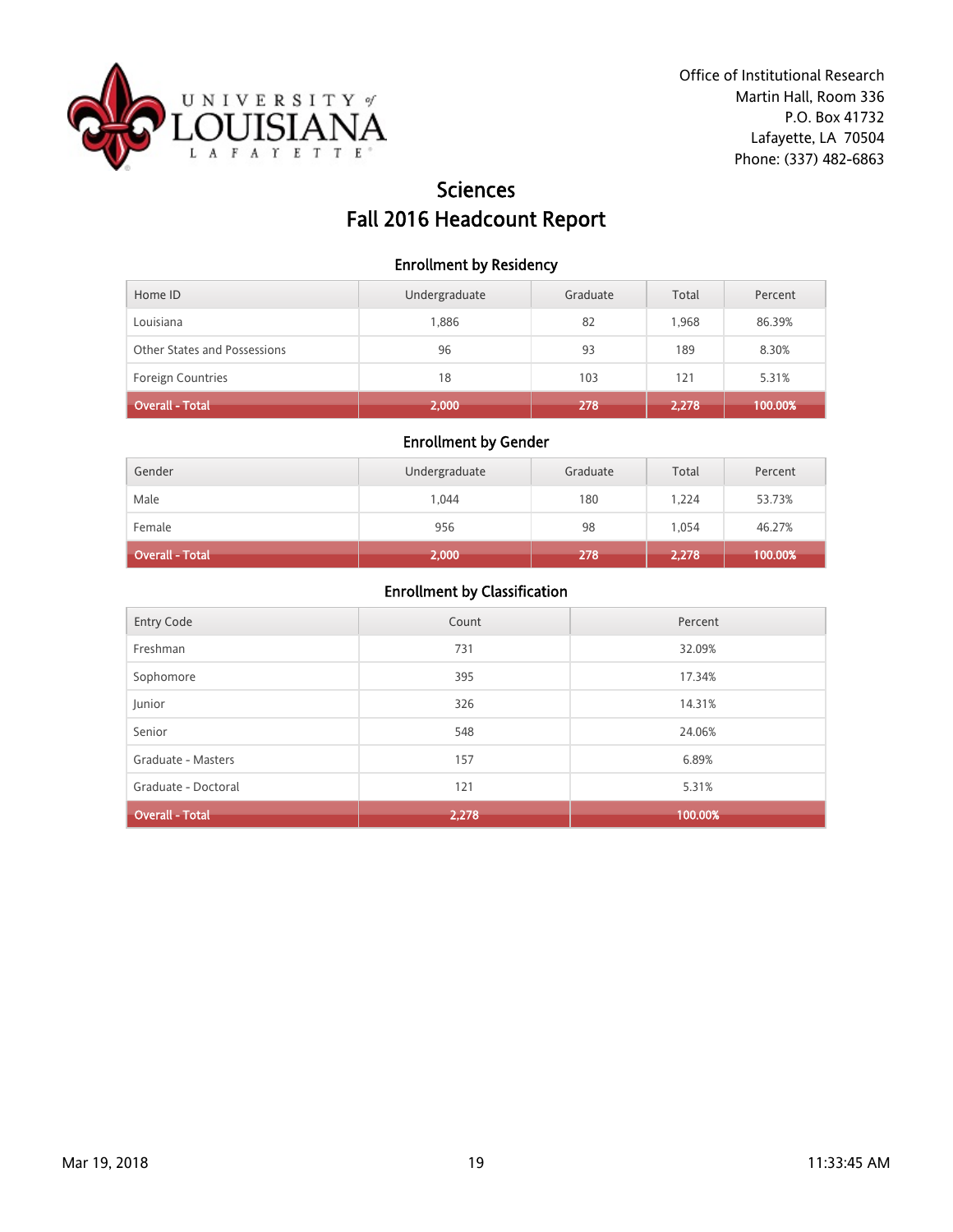

# Sciences Fall 2016 Headcount Report

### Enrollment by Entry Type

| Population Type        | Undergraduate | Graduate | Total | Percent |
|------------------------|---------------|----------|-------|---------|
| Continuing             | 1,230         | 209      | 1,439 | 63.17%  |
| First Time             | 608           | 66       | 674   | 29.59%  |
| Non Degree             |               | 0        |       | 0.04%   |
| Re-entry               | 75            | 3        | 78    | 3.42%   |
| Transfer               | 86            | 0        | 86    | 3.78%   |
| <b>Overall - Total</b> | 2,000         | 278      | 2,278 | 100.00% |

## Enrollment by Race/Ethnicity

| Race                             | Undergraduate | Graduate     | Total | Percent |
|----------------------------------|---------------|--------------|-------|---------|
| Asian                            | 83            | 9            | 92    | 4.04%   |
| Black or African American        | 377           | 13           | 390   | 17.12%  |
| Hispanic, of any race            | 99            | 5            | 104   | 4.57%   |
| American Indian or Alaska Native |               | $\mathbf{0}$ |       | 0.04%   |
| Two or more races                | 33            | 4            | 37    | 1.62%   |
| Non-resident Alien               | 17            | 104          | 121   | 5.31%   |
| Unknown Race/Ethnicity           | 132           | 8            | 140   | 6.15%   |
| White                            | 1,258         | 135          | 1,393 | 61.15%  |
| <b>Overall - Total</b>           | 2,000         | 278          | 2,278 | 100.00% |

| <b>Full/Part Time</b> | Undergraduate | Graduate | Total | Percent |
|-----------------------|---------------|----------|-------|---------|
| <b>Full Time</b>      | 1,811         | 218      | 2,029 | 89.07%  |
| Part Time             | 189           | 60       | 249   | 10.93%  |
| Overall - Total       | 2,000         | 278      | 2,278 | 100.00% |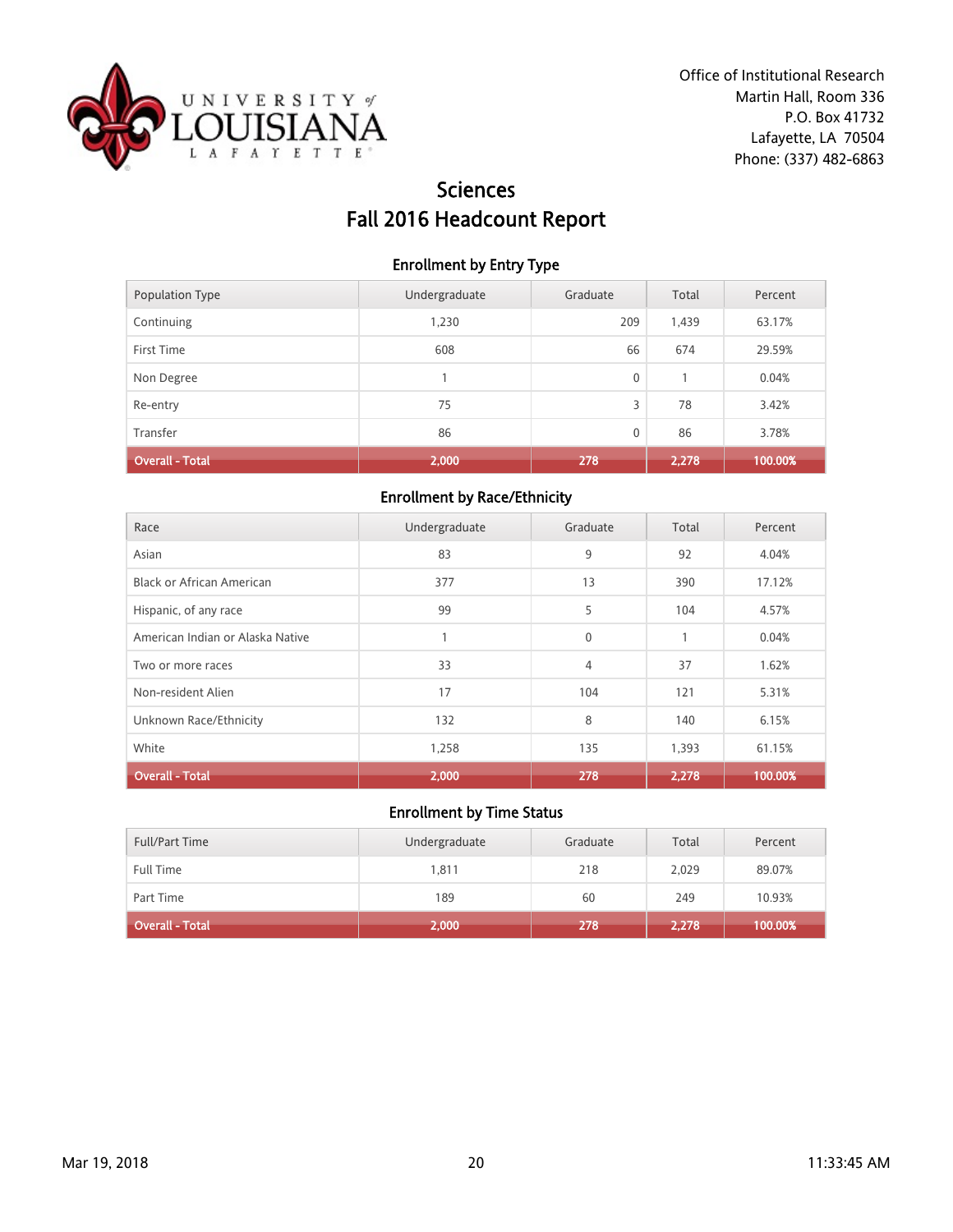

# University College Fall 2016 Headcount Report

#### Enrollment by Residency

| Home ID                      | Undergraduate | Graduate | Total | Percent |
|------------------------------|---------------|----------|-------|---------|
| Louisiana                    | 476           |          | 476   | 87.66%  |
| Other States and Possessions | 61            |          | 61    | 11.23%  |
| <b>Foreign Countries</b>     | 6             |          | 6     | 1.10%   |
| <b>Overall - Total</b>       | 543           |          | 543   | 100.00% |

### Enrollment by Gender

| Gender                 | Undergraduate | Graduate | Total | Percent |
|------------------------|---------------|----------|-------|---------|
| Male                   | 305           |          | 305   | 56.17%  |
| Female                 | 238           |          | 238   | 43.83%  |
| <b>Overall - Total</b> | 543           |          | 543   | 100.00% |

| <b>Entry Code</b>      | Count | Percent |
|------------------------|-------|---------|
| Freshman               | 30    | 5.52%   |
| Sophomore              | 59    | 10.87%  |
| Junior                 | 110   | 20.26%  |
| Senior                 | 344   | 63.35%  |
| <b>Overall - Total</b> | 543   | 100.00% |